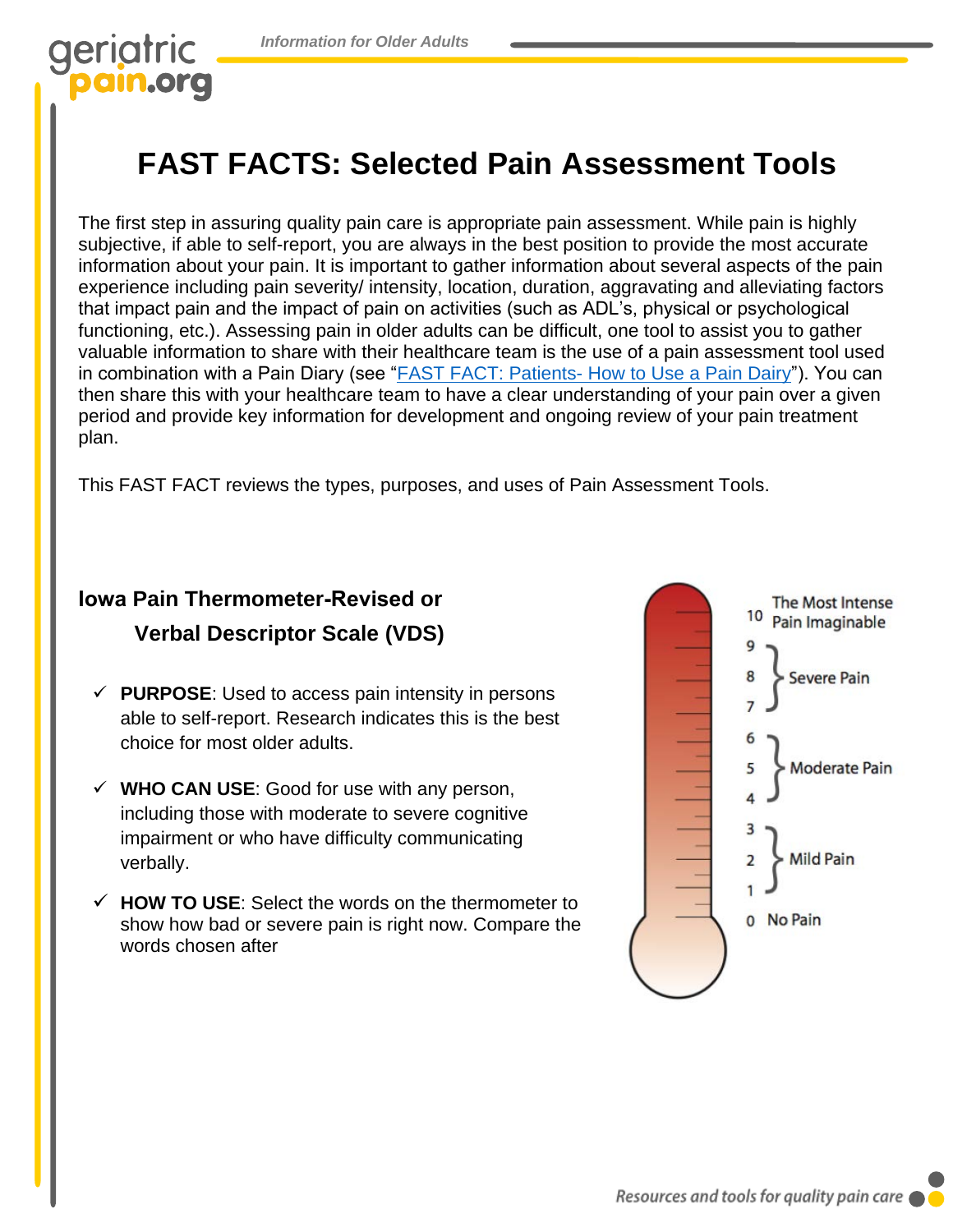# IOTI

#### **Numeric Rating Scale**

- $\checkmark$  **PURPOSE:** To assess pain intensity in persons who are able to self-report pain.
- $\checkmark$  WHO CAN USE: with individuals who can point or state the number that reflects current pain level on a 0-10 scale (0=No pain/10=Worst possible pain)
- ✓ **HOW TO USE:** Point to or state the number that best shows how bad pain is NOW

#### **FACES Pain Scale Revised (PRS-R)**

- $\checkmark$  **PURPOSE:** Pain intensity rating scale useful for all older adults, including those with mild to moderate cognitive impairment. Some older adults will find this tool easy to use and may prefer it over the Numerical Rating Scale. This scale requires either verbal ability or the ability to point to the image on the scale that most closely represents their pain.
- ✓ **WHO CAN USE:** To assess pain intensity in persons who are able to self-report but are unable to use a numeric rating scale (NRS). Some studies show African Americans and Asians prefer the Faces Pain Scale.
- ✓ **HOW TO USE:** Say to the older adult something like "I'd like you to tell me about the intensity of any pain you are having. I'm going to show you some pictures of some faces. The faces show how much pain or discomfort one is feeling. The face on the left shows no pain. Each face shows more and more pain up to the last face that shows the worst pain possible. Point to the face that shows how bad your pain is right NOW."
- ✓ **NOTE:** This tool is not to be used by the Caregiver to look at your loved one's facial expression and pick a face.



#### **References**

Herr, K. Booker, S.Q., & Bartoszezyk, D. (2018). Gerontology pain management. In M.L. Czarncki and H.N (eds). *Core curriculum for pain management nursing* (3rd ed, pp.424-437). St. Louis, MO: Elsevier

Horgas, A.L. (2017). Pain assessment in older adults. *Nursing Clinics of North America*, 52(3), 375-385.

Brooker, S.Q. & Herr, K.A. (2016). Assessment and measurement of pain in adults later in life. In *Clinical Geriatric Medicine*, 32(4), 677-692c.

Ngu, S.S.C., Tan, M.O. Subramanian, P., Rahman, R.A., Kamaruzzamn, S., Chink, A.V., Poi, P.J.H. (2015). Pain assessment using self-reported, nurse reported, and observational pain assessment tools among older individuals with cognitive impairment, *Pain Management Nursing, 16(40, 595-601.*

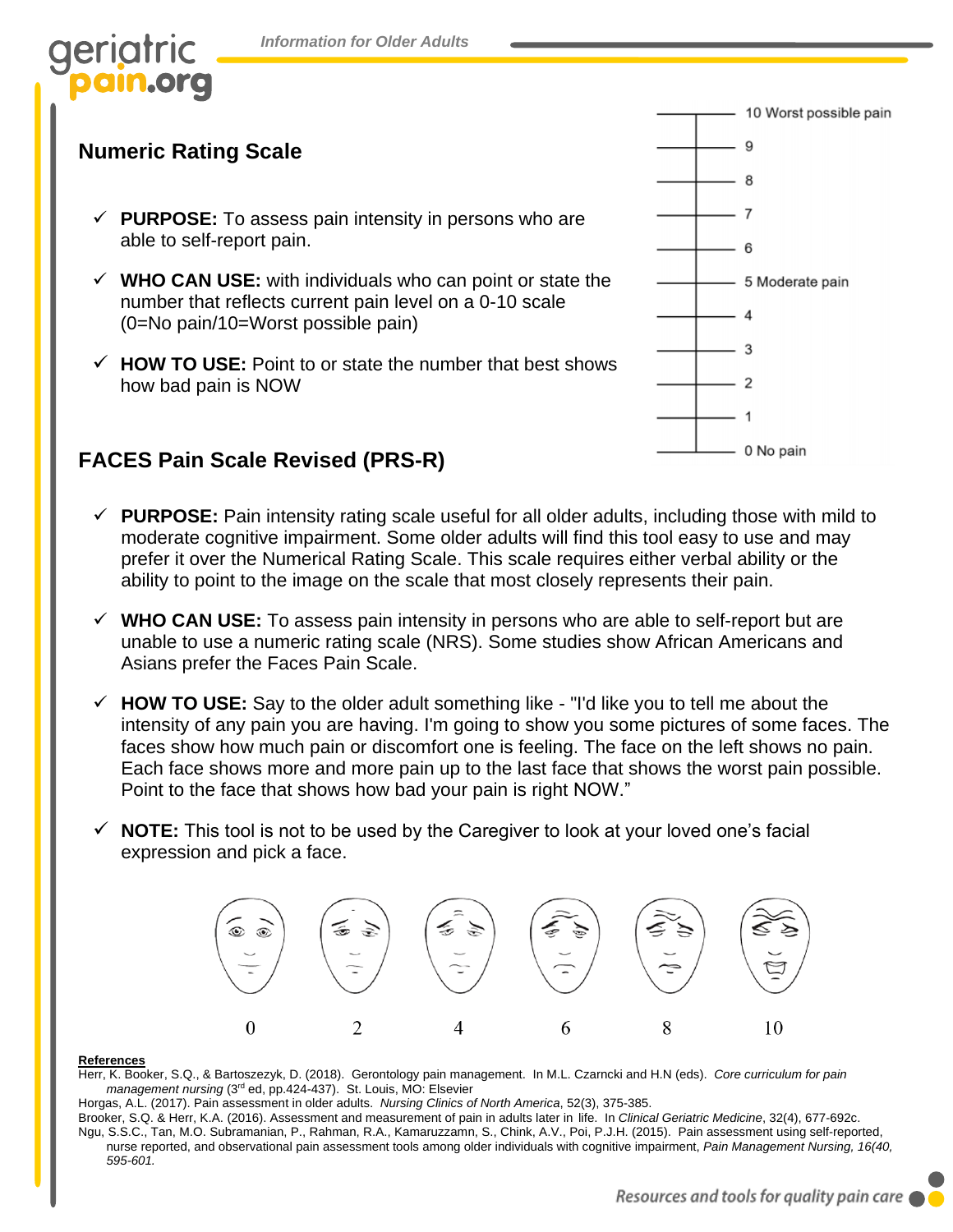

#### **PEG Scale Assessing Pain Intensity and Interference (Pain, Enjoyment, General Activity)**

- $\checkmark$  **PURPOSE:** Pain intensity rating scale. This scale requires either verbal ability or ability to point to the number that most closely represents their pain.
- ✓ **WHO CAN USE:** To assess pain intensity in persons who are able to selfreport and use a numeric rating scale (NRS).
- ✓ **HOW TO USE:** Ask the three questions on the pain assessment tool then compute the PEG score as outlined below.
	- o **Computing the PEG Score**: Add the three questions, then dived by three to get a mean score (out of 10) on overall impact of points.
	- o **Using the PEG Score**: The score is best used to track an individual's changes over time. The initiation of therapy should result in the individual's score decreasing over time.



Source.

Krebs, E. E., Lorenz, K. A., Bair, M. J., Damush, T. M., Wu, J., Sutherland, J. M., Asch S, Kroenke, K. (2009). Development and Initial Validation of the PEG, a Three-item Scale Assessing Pain Intensity and Interference. Journal of General Internal Medicine, 24(6), 733-738. http://doi.org/10.1007/s11606-009-0981-1